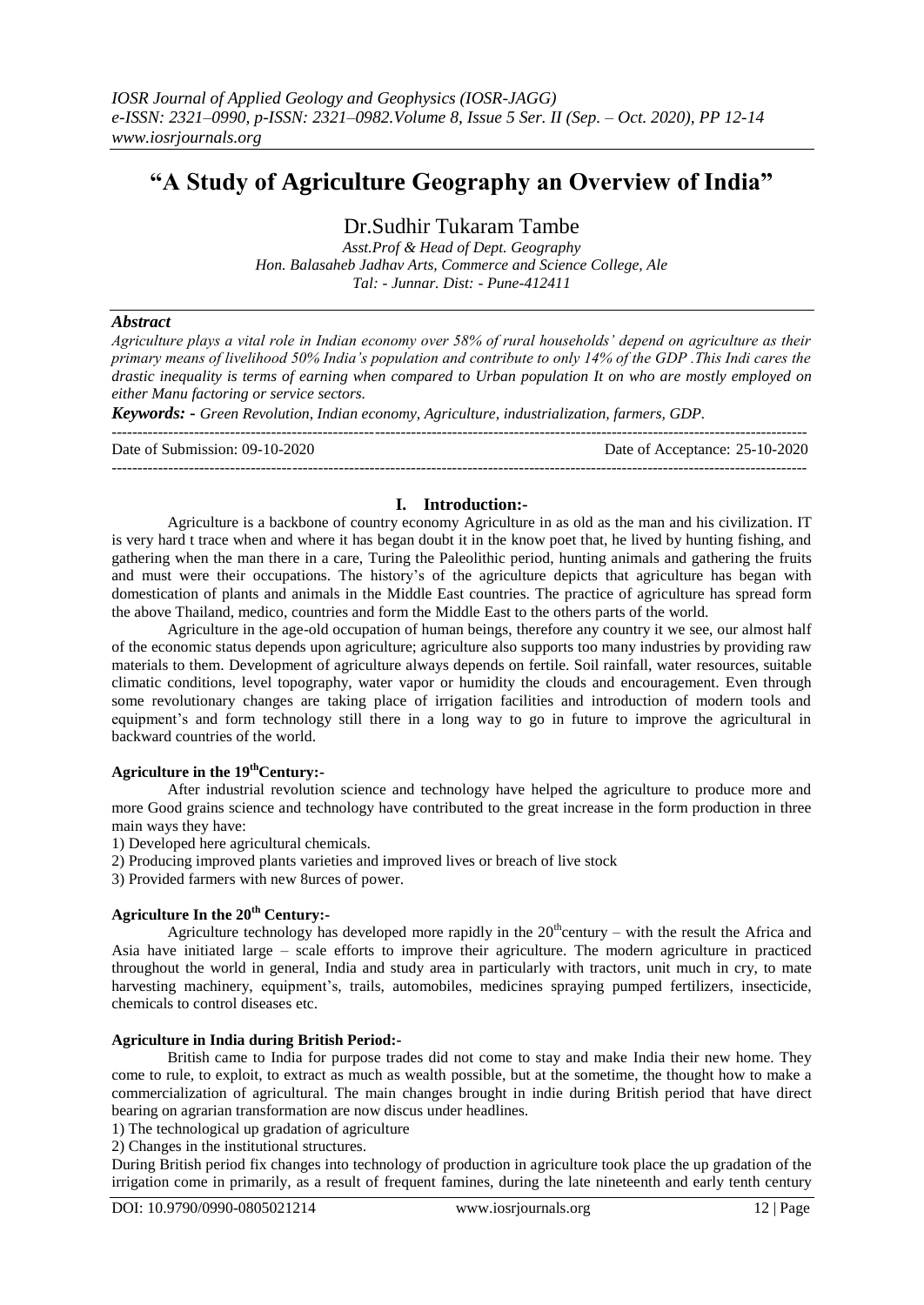some agricultural universities were instituted and research was encouraged. It was during the British period, the foundations for research and scientific development in agriculture were laid down.

#### **Indian Agriculture:-**

Agriculture is a backbone of Indian economy Indian agriculture in one of the oldest occupations and it in the main occupation of more the 65% of working populations of the county. It in continued in its old fishing exact some rich farmers and farmers with imitation tracks. After the independence of our country, agricultural development launched through five years plans, but the effect were not belt till 1960 Later on it was realized that, there is no way to develop Indian economy unless there in an agricultural development. Then methods of cultivation i.e. scientific and technology methods have been used for agricultural operations whenever possible. Also the package program me often called as the great evolutes in introduced first time in Indian agriculture through high yelled varieties of seeds in the year 1960. New agriculture practices have however, broken the traditional institution of rural India and have created grate disparities in the assets and income of dibber cut parts of contributes at present agriculture played an important role in Indian economic status.

Indian agriculture has under gone revolutionary changes in recent year. The production in also substantially increased three are few district year blains zones those are highly developed, some are modes test developed and still many have to developed in agricultures It in interesting to no9e that food grain production increased by more than two – times from 50 million tones up 19520- 51 to 150 million tons in 1983 -84, 199.06 million tons in 1999-2000 and 241.56 million tons in 2010-11 in the entire country. Indian geographers have made remarkable study in the field of agriculture. In this connection, there are many geographical journals like Indian geographical journals the organization of the madras geographical association etc.

#### **New Agriculture Strategy and Gram Revolution:-**

After independence since, the mid 1960 the traditional agriculture practice are gradually being replaced by modem trichology and farm practices in Indian and a veritable revolution in taking place in our country. Initially the new technology was tries in 160-61 as a pilot project in seven districts and was called intensive agriculture district programmer (IADP) later, the high – yielding varieties programmers (HYVP) was added and strategy was entered to cover the entire country. Ties strategy has been called by various names Modern agricultural technologies seed fertilizer water technology simply part of gram revolution, The term green revolution has been used to indicate in here production through enhanced productivity per hectare. Such a vertical grow in productivity, rather than a horizontal extinction in area in the only someway available to in during their century to meet the good and live hood needs of a growing population.

After the import of new agriculture strategy, area under improved seeds has gene up from about 15 million hectares, during 1970-71 to nearly 75 million hectors in 1995 -96 in the year 1996-97 little bit increased trends i.e. 76.42 million hectares? The major achievements of the new strategy in gram revolution to increased the production of major cradles wheat in 1999-2000 to 95.98 million tons in 2010-11 The yield per hectare has also recorded improvements form 1986 kg in 1999-2000 to nearly 2239 kg 2010-11 Green revolution has introduced new agriculture technology and its use such resources like fertilizers, pesticides agricultural machinery etc. which are prodigal outside the agricultural sector. Are agricultural industries supplying the modern inputs, are growing at a rapid rate massive programmers of form machination and irrigation have also led to an increase in the consumption of electricity and diesel rural areas of India in general and study area in particular.

#### **Significance of Agriculture:-**

Agriculture occupier an important place in the Indian economy and despite of the concerted industrial in the last five decider, agriculture continues to be a dominant sector of the Indian economy. Agriculture being largest industry in the country, it covers an area. About 193 million hectare of cropped area and provides employment to more than 65 present of the total layout force in the country. The share of agriculture in gross domestic product (GDP) has been in the range of 52 to 55 percent during 19850-51 to 1960-61. The share of agriculture indicated a sharp decline and reached a level of 26 percent in 1996-97 and 13.7% in 2012-13. The share of agriculture in the GDP is still dominating as composed and United Kingdom. Agricultural mechanization in one of the important means introduced. During 20<sup>th</sup> century for achieving agriculture productivity a new technology and using modern equipment "sin agriculture aimed at augmenting agricultural production.

#### **II. Conclusion:-**

The potentiality of a region depends upon the intensive and extensive growth of agriculture for weeks being of human society. The growth of the aspect brings economic prosperity through be her agricultural